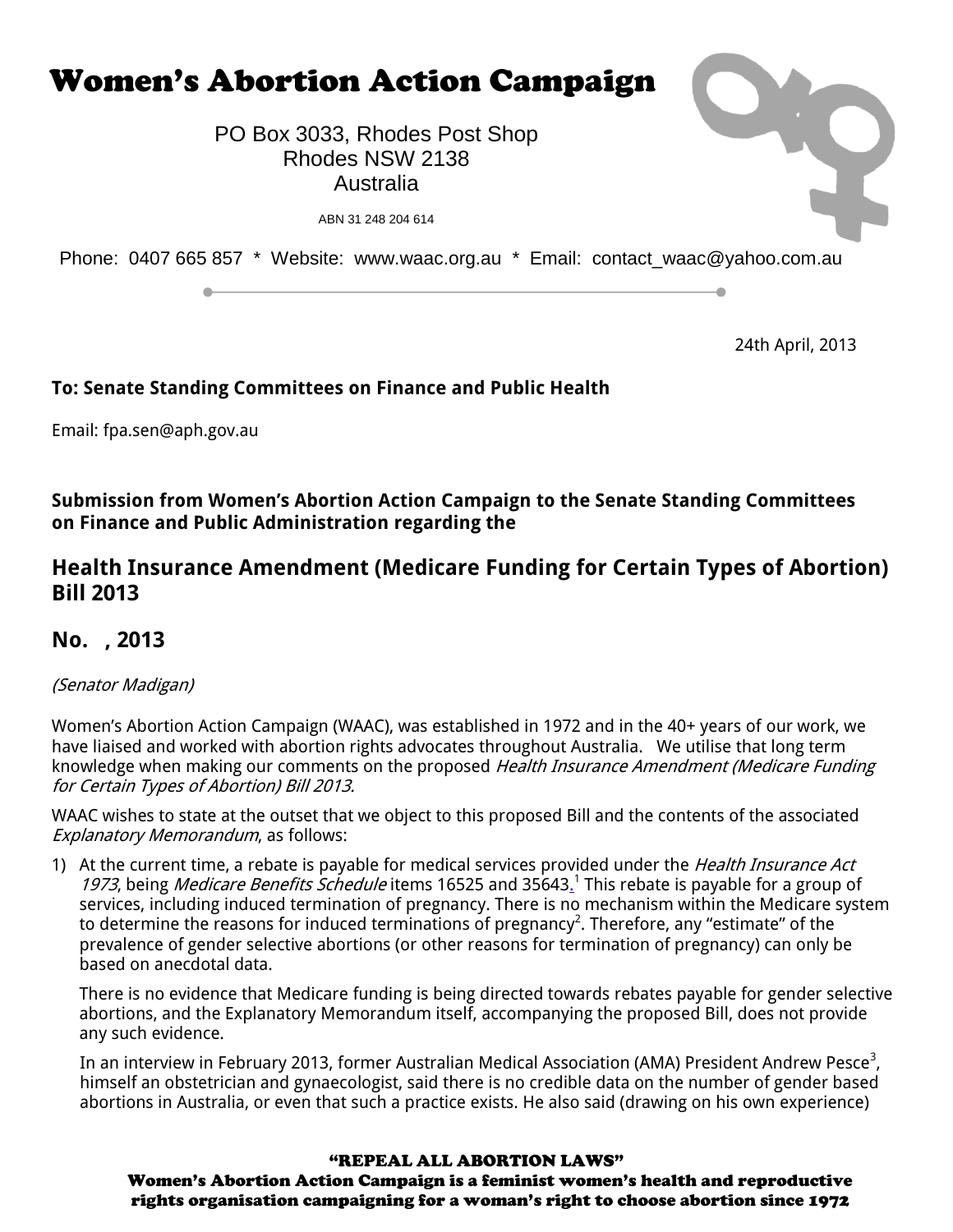that the number of such procedures would be extremely small and most often related to sex linked chromosomal abnormality.

If it is the situation that a very few gender selective abortions may occur in Australia due to medical issues, limiting access through financial sanctions such as disallowing the Medicare rebate is unlikely to deter those needing these medical procedures, but **will certainly increase distress, hardship and stigma faced by women**. This would be especially deleterious in the case of a wanted pregnancy during which there has been late discovery of serious genetic abnormality requiring pregnancy termination.

- 2) Neither the proposed Bill nor the *Explanatory Memorandum* make clear the mechanism by which sexselective abortions would be separated from other types of termination of pregnancy, or indeed other medical procedures covered by Medicare Benefits Schedule items 16525 and 35643. Surely the most appropriate persons to be involved in this decision are the woman who is pregnant and the medical practitioner she is consulting? This Bill **is** a 'foot in the door' for interfering in a doctor's right to prescribe the best and most appropriate course of treatment for the individual patient, based on the patient's unique personal circumstances. More importantly, it is a foot in the door to creating yet more barriers for women seeking a termination of pregnancy.
- 3) According to the nationally respected organisation, Children By Choice: "Despite the fact that abortion remains in the Criminal Code or Crimes Act in some capacity in several states, Medicare rebates, or item numbers, are available and widely used for the procedure, although these have remained at the same level for many years and have not kept pace with the increasing costs of providing abortion."<sup>4</sup> As abortion costs rise, the Medicare rebate provides some relief for women who do not have extensive financial resources, including poor women, women on fixed incomes (such as pensions and government benefits), indigenous women, retired women, immigrant and refugee women, and women from remote regions.

The provision of a rebate via Medicare makes it possible for some doctors to bulk bill women whose circumstances do not enable them to pay up front for the procedure. Restriction of the rebate would disproportionately and inequitably affect those women least able to pay, while having little foreseeable effect on financially secure women.

4) The *Explanatory Memorandum* draws on certain reports from the United Nations in support of the proposed Bill. WAAC commends the Bill's proposers for their interest in the work of the United Nations and its agencies in eliminating violence against women globally and locally. We look forward to seeing this interest manifest in an ongoing way  $\sim$  perhaps through the advocacy of legislation and funding for services which support Australian women escaping domestic violence, and the care and support of Australian children who suffer abuse and neglect.

In this instance, however, the reports in question have been used in a way which does not acknowledge their full context, and obscures the fact that the United Nations' World Health Organisation recognises access to safe abortion as an important marker for women's health and publishes a technical and policy guide for (national) health systems to assist in this. $^5$ 

In his 2012 report to the United Nations General Assembly, Juan E. Méndez, the United Nations' Special Rapporteur on torture and other cruel, inhuman or degrading treatment or punishment, paid special attention to violations and abuses of women trying to access reproductive health services. He stated that denial of legal abortion or prenatal screening, forced sterilisation or breaches of confidence in patientdoctor relation can amount to torture.<sup>6</sup>

The *Explanatory Memorandum* provided for Senator Madigan's proposed Bill quotes a commitment made by delegates at the 1994 Cairo Population Conference to argue that gender selective abortion in some countries has "drastically skewed the sex ratio", thereby somehow proving the need for the proposed Bill to be adopted in Australia. (No explanation is made of why the other causes of 'gender skewing', such as female infanticide, are not also the subject of proposed Bills, nor of evidence which has shown that at least some of the gender imbalance may be due to under-reporting of female births.<sup>7</sup>).

#### "REPEAL ALL ABORTION LAWS"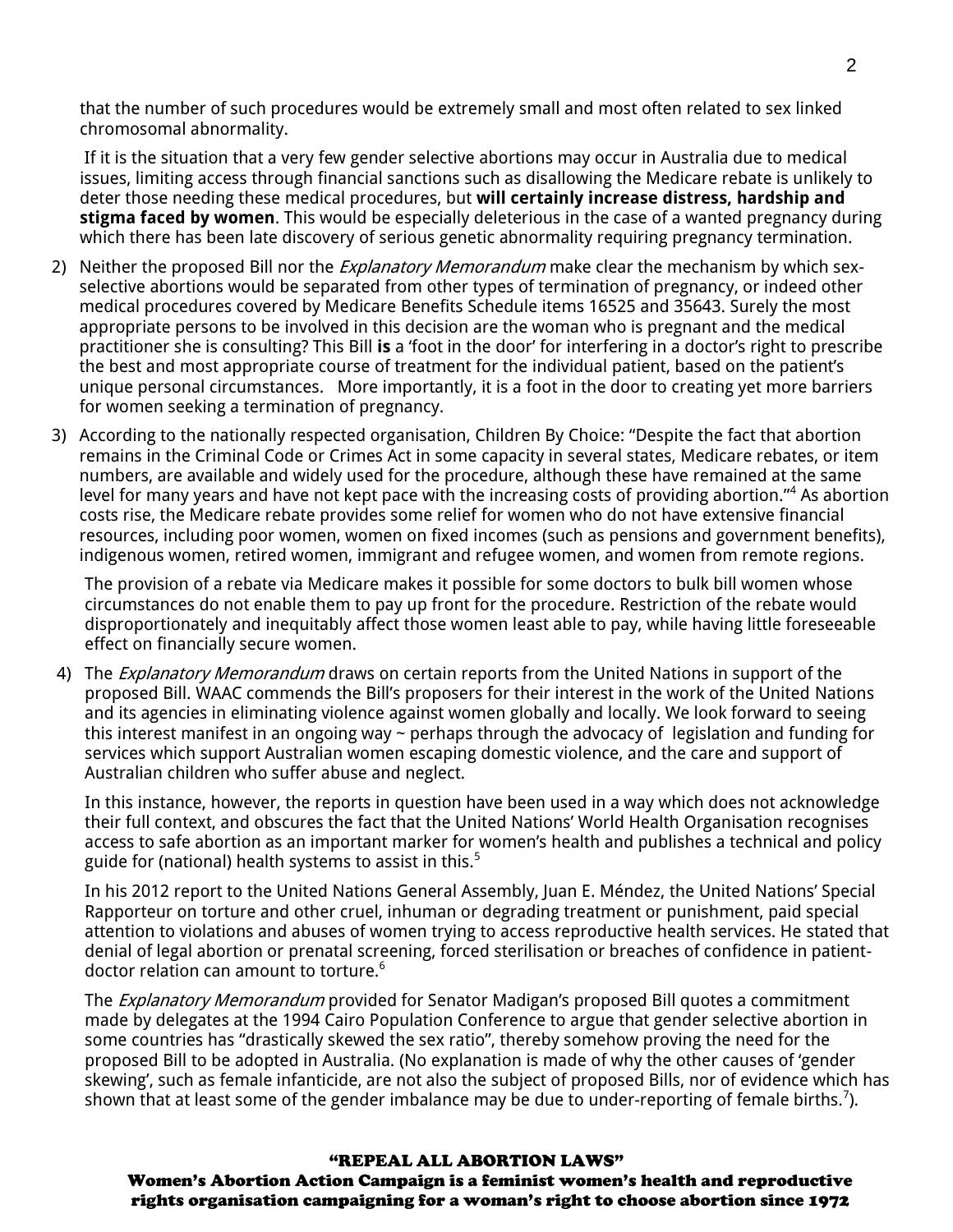5) In general however, this is a long bow to draw. Australian society is not welcoming of gender selective practices, and there is a preference for mixed-gender families<sup>8</sup> (male and female children). While the **Explanatory Memorandum claims that gender selective abortions "often occur in [immigrant]** communities which originate in those regions" absolutely no evidence of this is offered. WAAC contends that exactly the opposite situation could be the case  $\sim$  people choosing to leave their previous homeland and settle in Australia choosing to adopt prevailing cultural mores in their new country, as is common in so many other areas of life.

In countries where women's rights remain in large part inaccessible and women are not valued culturally, socially or economically relative to men, gender selective abortion, female infanticide and trafficking of girl children are often the result of cultural and societal pressures which favour male children. The solution is clearly not to further remove women's rights, but to change the cultural, social and economic circumstances in which a female child is unwanted. $9$ 

The proposers of this Bill, with their assertion that they have a deep concern that women and children be free from violence on a global scale, could do much to further this aim by lending their support to efforts to fund and improve education and opportunities for women and girls, both in Australia and internationally.

- **6)** In a comparable "Western" country, Canada, abortion has not been subject to the criminal code, but has been regulated by the Health Act since 1988. No restrictions exist on gender selective abortion and there is no evidence that gender selective abortion is taking place except in medically appropriate cases.<sup>10</sup> This is a clear example that in a country with a comparable culture and where women's rights are protected and women's contribution to society are valued, **laws are not needed to be invented to protect people from things they do not plan to do.**
- 7) WAAC would like to remind all interested parties that more than 80 per cent of Australians support women's access to safe abortion<sup>11</sup>, a figure which has remained unchanged for many years, despite determined efforts by well-resourced and vocal anti-abortion groups and individuals.

WAAC believes that this proposed Bill and the *Explanatory Memorandum* are clearly a statement of values, not a factual document responding to real community concerns.

- The Bill proposes a change to the *Health Insurance Act 1973* for which no need is proven, and no evidence of any need is given.
- The proposed Bill is not specific as to how the information required to effect the proposed changes is to be gathered.
- The Bill would impose an inequitable penalty on people who are financially insecure.
- The Bill is based on the US anti-abortion movement strategy wherein one barrier is created so to open up other possibilities for further barriers to be placed in the path of women when trying to access the simple medical procedure known as termination of pregnancy.
- The Bill opens up an erosion of the doctor/patient relationship and the doctor's duty to prescribe the best treatment for the individual patient.
- The *Explanatory Memorandum* accompanying the proposed Bill is inaccurate, obscuring the context of documents and the positions of organisations it quotes.
- The *Explanatory Memorandum* accompanying the proposed Bill ignores the experiences of comparable "Western" nations.
- The *Explanatory Memorandum* accompanying the proposed Bill relies on assumptions about immigrant communities for which no evidence is provided.

#### "REPEAL ALL ABORTION LAWS"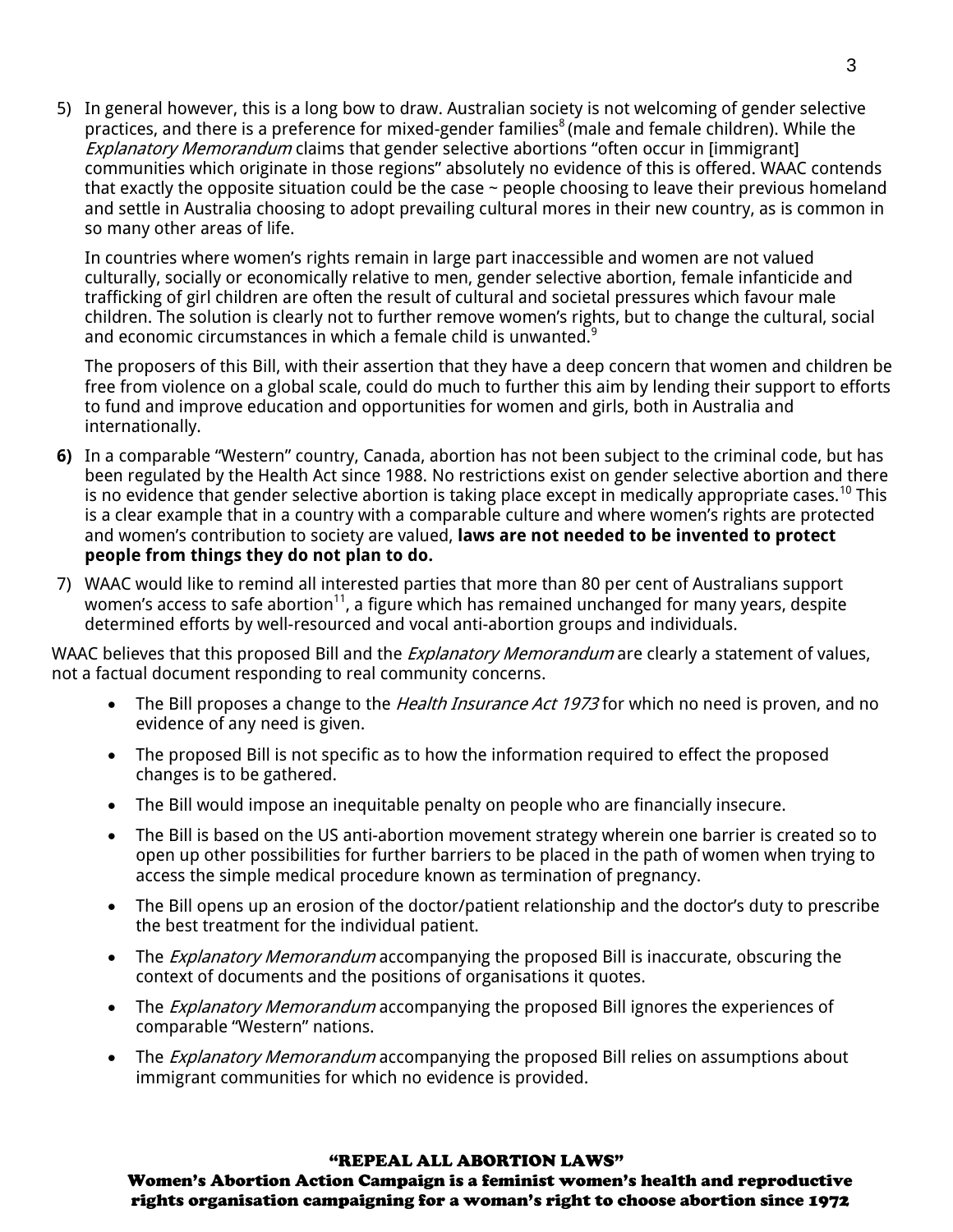- The proposed Bill is out of step with the long term attitudes of the Australian public and does not take into account Australian social practices and standards.
- The proposed Bill ignores community values and concerns.

Australian women choose abortion for many reasons, and current evidence shows that we can trust women to make the decisions that are right for their own lives and circumstances, if they are free from the threat of coercion, stigma and penalty for their decisions.

We urge that this Bill be comprehensively opposed and rejected.

Yours sincerely,

Samantha Campbell, Margaret Kirkby, Lynn Muir and Christine Smith

for

Women's Abortion Action Campaign

### **References:**

- 1) HEALTH INSURANCE ACT 1973 SECT 3 [http://www.austlii.edu.au/au/legis/cth/consol\\_act/hia1973164/s3.html#medicare\\_benefit](http://www.austlii.edu.au/au/legis/cth/consol_act/hia1973164/s3.html#medicare_benefit)
- 2) Medical Journal of Australia: Estimating Australia's abortion rates 1985–2003, Annabelle Chan and Leonie C Sage, 200[5 https://www.mja.com.au/journal/2005/182/9/estimating-australia-s-abortion-rates-1985-](https://www.mja.com.au/journal/2005/182/9/estimating-australia-s-abortion-rates-1985-2003) [2003](https://www.mja.com.au/journal/2005/182/9/estimating-australia-s-abortion-rates-1985-2003)
- 3) DLP Senator's anti-abortion bill likely to have little impact [http://www.crikey.com.au/2013/02/27/dlp](http://www.crikey.com.au/2013/02/27/dlp-senators-anti-abortion-bill-likely-to-have-little-impact/?wpmp_switcher=mobile)[senators-anti-abortion-bill-likely-to-have-little-impact/?wpmp\\_switcher=mobile](http://www.crikey.com.au/2013/02/27/dlp-senators-anti-abortion-bill-likely-to-have-little-impact/?wpmp_switcher=mobile)
- 4) Medicare funding for abortion. [http://www.childrenbychoice.org.au/working-for-change/campaign](http://www.childrenbychoice.org.au/working-for-change/campaign-successes/16525)[successes/16525](http://www.childrenbychoice.org.au/working-for-change/campaign-successes/16525)
- 5) Safe abortion: technical and policy guidance for health systems. Second edition. Authors: World Health Organization, Department of Reproductive Health and Research. [http://www.who.int/reproductivehealth/publications/unsafe\\_abortion/9789241548434/en/](http://www.who.int/reproductivehealth/publications/unsafe_abortion/9789241548434/en/)
- 6) United Nations General Assembly, Human Rights Council, Twenty-second session. Agenda item 3, Promotion and protection of all human rights, civil, political, economic, social and cultural rights, including the right to development. Report of the Special Rapporteur on torture and other cruel, inhuman or degrading treatment or punishment, Juan E. Méndez. [http://www.ohchr.org/Documents/HRBodies/HRCouncil/RegularSession/Session22/A.HRC.22.53\\_English.](http://www.ohchr.org/Documents/HRBodies/HRCouncil/RegularSession/Session22/A.HRC.22.53_English.pdf) [pdf](http://www.ohchr.org/Documents/HRBodies/HRCouncil/RegularSession/Session22/A.HRC.22.53_English.pdf)
- 7) Johansson, Sten; Nygren, Olga (1991). "The missing girls of China: a new demographic account". Population and Development Review <http://www.jstor.org/discover/10.2307/1972351?uid=3737536&uid=2&uid=4&sid=21101932354563>
- 8) Does child gender affect marital status?<http://andrewleigh.org/pdf/ChildGenderDivorce.pdf>
- 9) Sex-Selective Abortion Bans—A Disingenuous New Strategy To Limit Women's Access To Abortion: Entrenched Preference for Sons Should Be Addressed by Countering Social and Cultural Bias Against Women, Not by Eroding Their Health and Rights <http://www.guttmacher.org/media/nr/2012/05/30/index.html>

### "REPEAL ALL ABORTION LAWS"